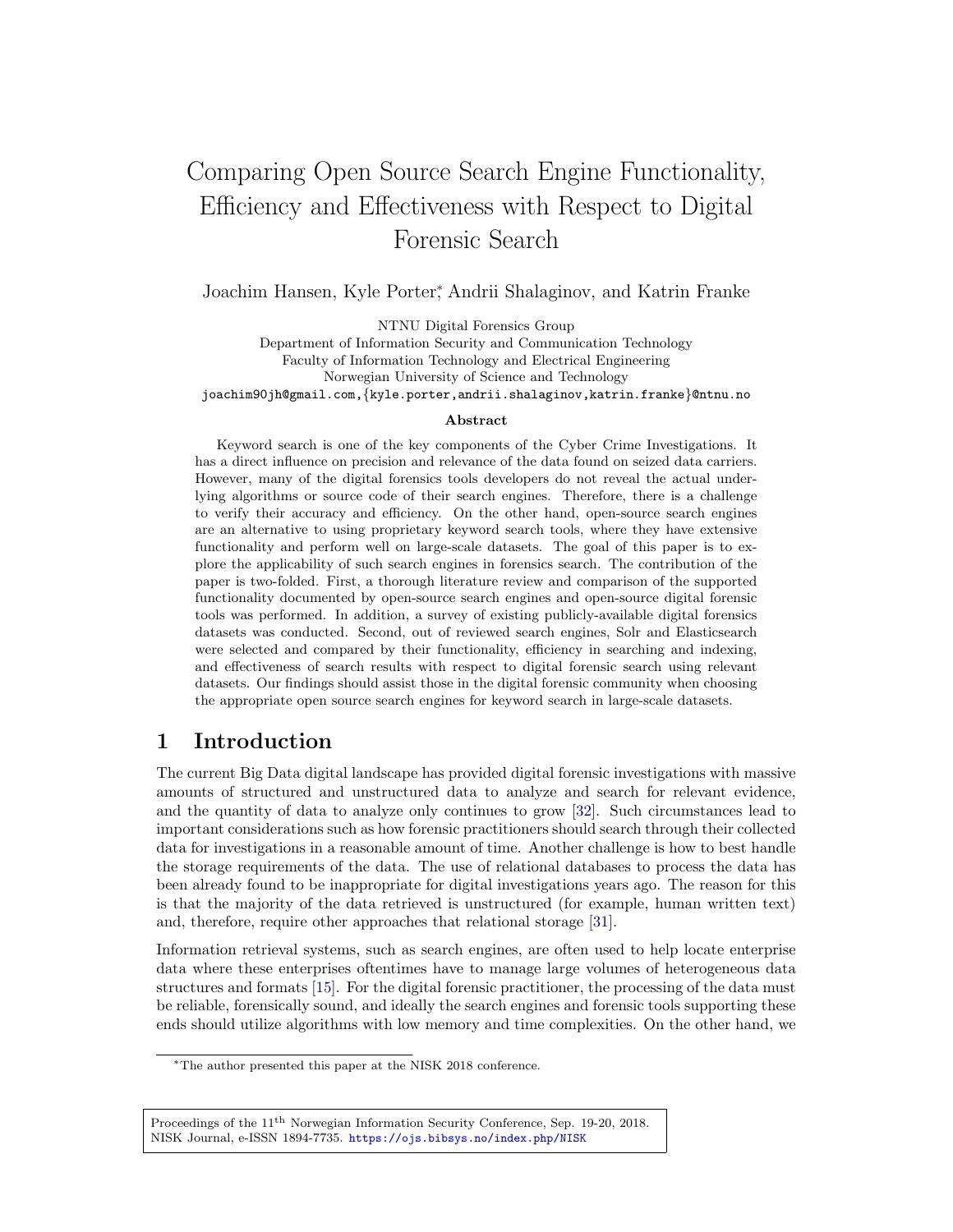have to take into consideration so-called Forensic Search that may put specific restrictions of the keyword search process. These include lack of standardized approach to data preprocessing and formatting (for subsequent search needs), and the heterogeneous nature of the data (varied file types). In addition, the digital forensics practitioner may experience new data formats that also put demand on quality of the search results, which additionally have to follow Digital Forensics Process guidelines.

The problem with proprietary digital forensic tools is that developers do not reveal the underlying algorithms or source code. Therefore, we examine open-source search engines as an alternative method to using proprietary keyword search tools, where they have extensive functionality and perform well on large-scale datasets. There is a little chance to perform equivalent analysis of proprietary software due to license and source code availability limitations. In particular, the goal of this paper is to evaluate the performance of selected open source search engines and search functionality on forensic data.

Our first contribution is the comparison of the supported functionality documented by opensource search engines and open-source tools. The different search features of several popular open-source search engines and forensic tools are accounted for in an easy to read checklist. Additionally, we conducted a survey on existing publicly-available digital forensic datasets, six of which were used for testing. Our second contribution is an experimental comparison of Solr and Elasticsearch. This benchmark experiment tests how well they perform at indexing, searching and memory consumption during searching. Our results indicate Elasticsearch was generally better then Solr at index creation time, minimizing index size and response time for the first run of search terms. Solr outperformed Elasticsearch on second run of search terms. The difference between the search engines with respect to memory performance during searching was negligible. Information regarding which open-source search engines are available, their search features, and their searching and indexing capabilities is valuable for forensic practitioners when choosing to utilize an open source-search engine for performing keyword search in large-scale datasets.

The paper has the following structure. Section [2](#page-1-0) presents the documented functionality of opensource search engines and existing publicly available forensic-related datasets. Experiment approach motivation, data selection and computing environment are given in the Section [3.](#page-4-0) Analysis of efficiency and effectiveness of the selected open-source search engines on given digital forensics data follow in the Section [4.](#page-6-0) Finally, Section [5](#page-11-0) discusses implications of the study and concludes the paper.

# <span id="page-1-0"></span>2 Open Source Digital Forensic Tools, Search Engines, and Datasets

In this section we describe the results of a survey of the search functionality of open-source search engines and open-source forensics tools. In addition, an overview of the publicly-available digital forensics-related datasets is given.

### 2.1 Functionality of Open Source Digital Forensic Tools and Search Engines

Our choices of open source search engines to analyze was based on popularity of use (Google Trends) and mentions within the scientific literature. To narrow down our selection of open source forensic tools and search engines we selected them based on their degree of documentation and tool category. The inspection process was performed as a combination of targeted manual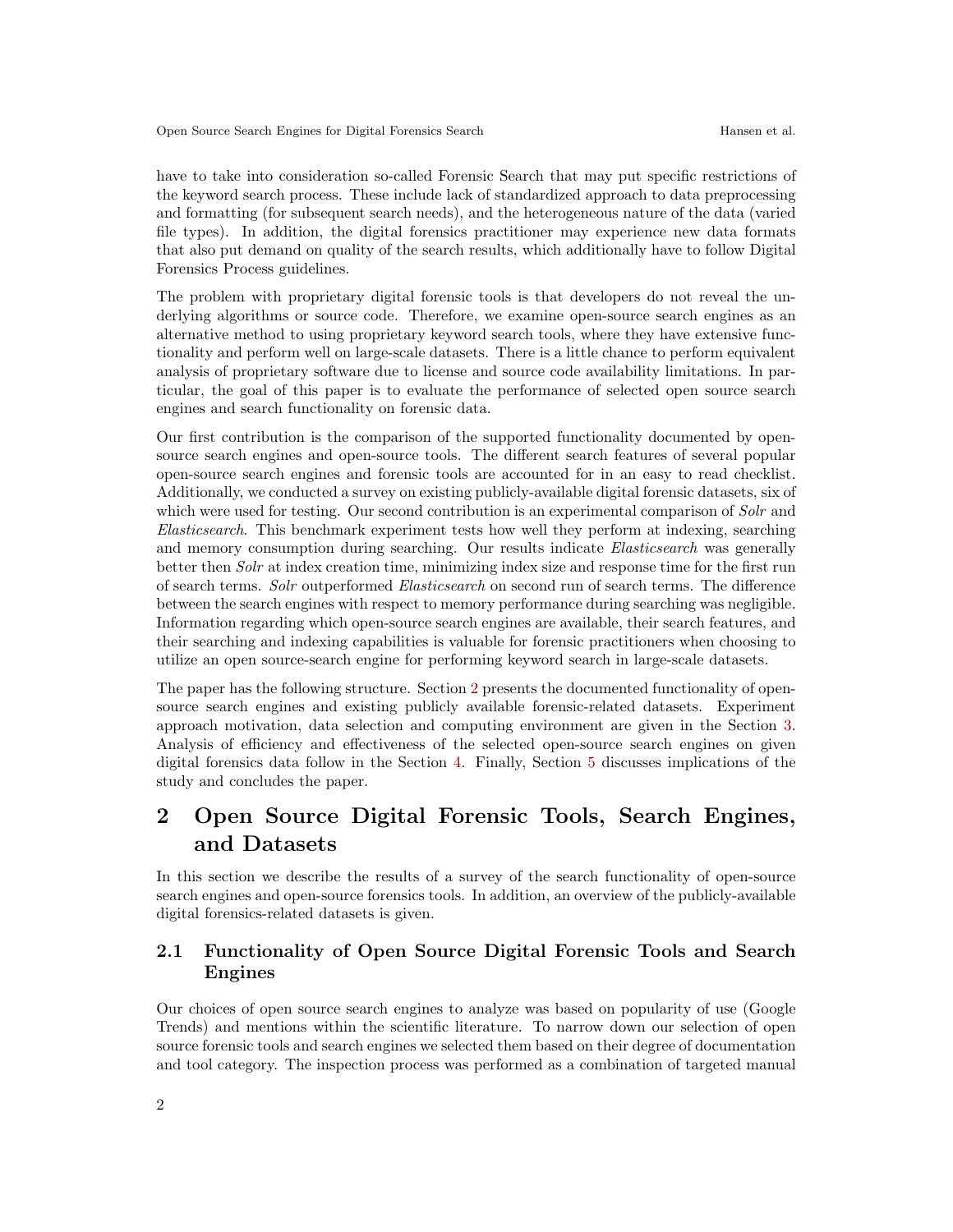inspection, keyword searching of technical documentation and source code comments of the software being inspected. By targeted manual inspection, we mean looking at portions of the documentation more likely to include relevant information. Some documentation pages might be very old or indicate that the documented feature is experimental, and as such were excluded from our review. One issue with the inspection process is that inferences often had to be made on out of context images and text that describes the search capabilities. Moreover, the description was often quite short. Ideally, the software capabilities would be confirmed by practical tests, but perhaps this can be done as future work. Ultimately, Sleuth Kit - Autopsy, Volatility, Mozilla InvestiGator, and Hachoir were the forensic tools selected based on their degree of documentation and catalogue of tools. Elasticsearch, Solr, and Sphinx were the search engines selected based on popularity. Table [1](#page-3-0) shows a summary of the open source forensic tool and search engine functionality analysis. A checkmark indicates that the given program has the capability and an empty cell means that it does not. This Table is a result of extensive literature review aimed at understanding of all possible search functionalities existing in digital forensics tools.

While we do not define every capability of each forensic tool and search engine, we do go over the one we utilized for our experiments. Full text search is suitable for finding relevant documents in a large set of unstructured data [\[14,](#page-13-3) [16\]](#page-13-4). A document in full text search is considered a list of searchable terms (e.g. words and numbers) [\[16\]](#page-13-4). The terms are usually indexed in order to have faster subsequent searches.

#### 2.2 Publicly available digital forensics-related databases

To support this study, an overview of the publicly-available datasets related to digital forensic was performed. In contrast to the overview of all possible Digital Forensics datasets performed in 2017 [\[9\]](#page-12-0), this work focuses only on publicly-available, which means that anybody can fetch them and repeat the experiments. It is important to understand that there is no way of getting real-world data from crime investigation, however, there are plenty of datasets created by researchers for data analysis purposes. The systematic literature review included following the iterations:

- 1. Search digital libraries, scan scientific articles for names, direct links or sources related to the datasets below, and use this information on the Google search engine to identify individual datasets or repositories of datasets.
- 2. Document search phrases that resulted in identifying new datasets.
- 3. Repeat step 1 and 2 with other resources like github, Kaggle and figshare to locate more datasets.

Table [2](#page-4-1) is a summary of review process to identify datasets candidates to be part of the experiment set in the next section. We identified 83 datasets that are publicly available and attributed to Digital Forensic. This number excludes biometric datasets such as images of fingerprints, hand signature, gait, voice recognition and iris. However, the review will include authorship attribution corpus. To our knowledge, there has not been performed any comprehensive enumeration of forensics-related datasets.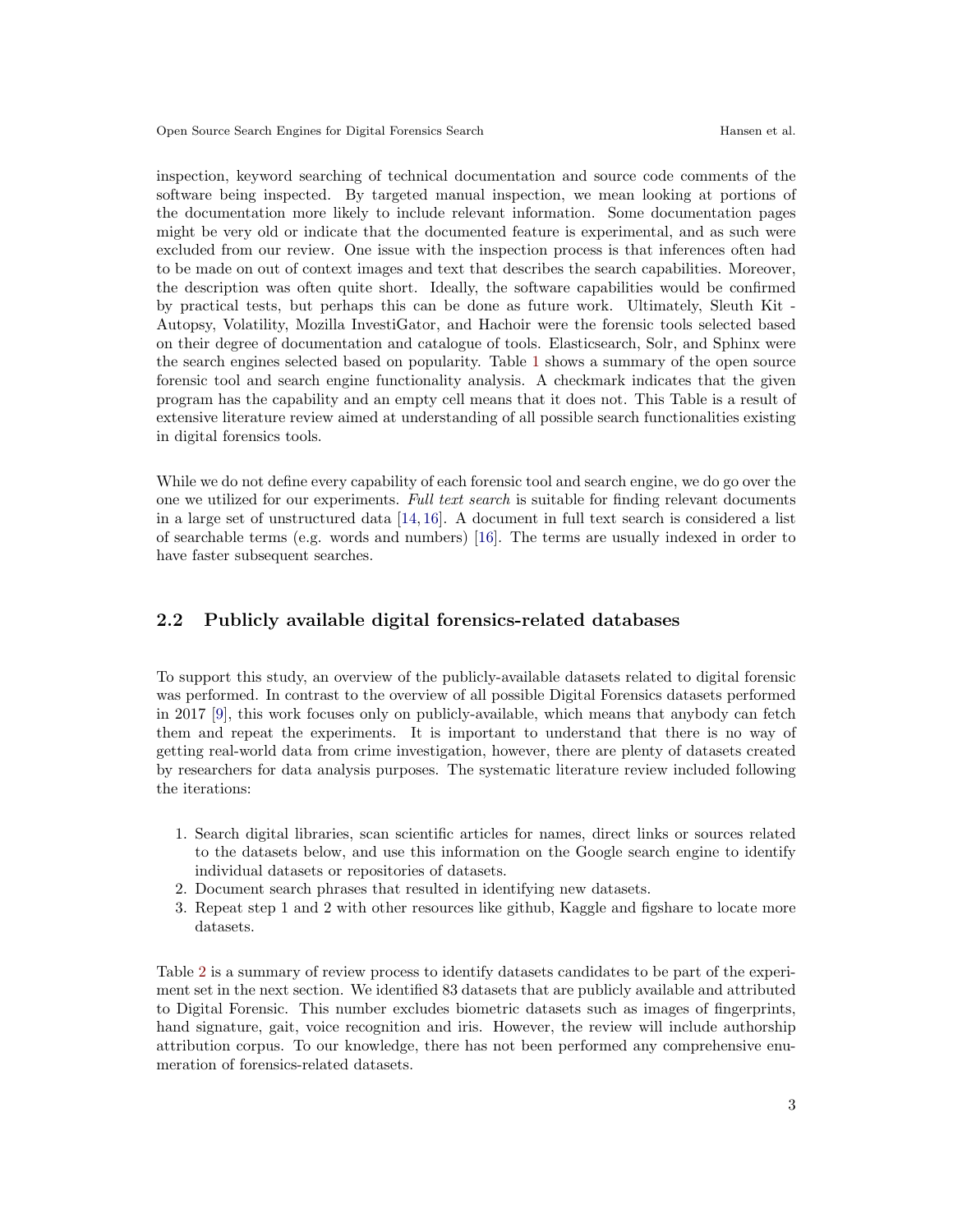| Capability                                    | Sleuthkit    | Volatility   | Mozilla      | Hachoir      | Elasticsearcholr        |                         | Sphinx       |
|-----------------------------------------------|--------------|--------------|--------------|--------------|-------------------------|-------------------------|--------------|
|                                               |              |              | Invest-      |              |                         |                         |              |
|                                               |              |              | Gator        |              |                         |                         |              |
| Regular expression                            | ✓            | ✓            | ✓            | ✓            | $\checkmark$            | ✓                       | $\checkmark$ |
| Decide/Insensitive case                       | ✓            | $\checkmark$ | $\checkmark$ | $\checkmark$ | ✓                       | $\checkmark$            |              |
| Concurrent search                             | $\checkmark$ |              |              |              | $\checkmark$            |                         | $\checkmark$ |
| Automate search, with respect to keywordlist  | $\checkmark$ |              |              |              |                         |                         |              |
| Import keywords                               | ✓            |              |              |              |                         |                         |              |
| Export keywords                               | $\checkmark$ |              |              |              |                         |                         |              |
| Periodical search                             | $\checkmark$ |              |              |              |                         |                         |              |
| Substring matching                            | ✓            |              |              |              | $\checkmark$            | ✓                       | $\checkmark$ |
| Export search results                         | ✓            |              |              |              | $\checkmark$            | $\checkmark$            |              |
| Match highlighting                            | $\checkmark$ |              |              |              | $\checkmark$            | $\checkmark$            | $\checkmark$ |
| UTF-8 Encoding support                        | ✓            |              | ✓            | ✓            | ?                       | $\checkmark$            | $\checkmark$ |
| <b>UTF-16 Encoding support</b>                | ✓            |              |              | $\checkmark$ | 7                       |                         |              |
| ISO-8859-1 Encoding support                   |              |              |              | $\checkmark$ | ?                       |                         |              |
| Deduplication support                         | ✓            |              |              |              |                         | ✓                       |              |
| Approximate hash based matching               | $\checkmark$ |              |              |              |                         |                         |              |
| Orphan/deleted file search                    | ✓            |              |              |              |                         |                         |              |
| RAM search                                    | $\checkmark$ | $\checkmark$ | $\checkmark$ |              |                         |                         |              |
| Matching memory structures (pre-made)         |              | $\checkmark$ |              |              |                         |                         |              |
| Hash database lookups                         | ✓            |              |              |              |                         |                         |              |
| Wildcard                                      |              | $\checkmark$ |              |              | $\checkmark$            | ✓                       | $\checkmark$ |
| Binary search                                 | $\checkmark$ | $\checkmark$ |              |              |                         |                         |              |
| HTML renderer for search results              |              | $\checkmark$ |              |              |                         |                         |              |
| Support for masking sensitive fields          |              |              | $\checkmark$ |              |                         |                         |              |
| Exact hash matching                           |              |              | $\checkmark$ |              |                         |                         |              |
| System provided keyword suggestions           |              |              |              |              |                         | ✓                       |              |
| AND, OR, NOT, GROUP boolean operators         |              |              |              |              | $\checkmark$            | ✓                       | $\checkmark$ |
| + boolean operator (term must exist)          |              |              |              |              |                         | ✓                       |              |
| File search filter                            |              |              | $\checkmark$ |              |                         |                         |              |
| Retrieval of documents not matching filters   |              |              | $\checkmark$ |              |                         |                         |              |
| Set max search hits                           |              |              | ✓            |              | $\checkmark$            | ✓                       |              |
| Stripping senstive metadata                   |              |              | ✓            |              |                         |                         |              |
| Increase search priority of important indexes |              |              |              |              | $\checkmark$            |                         |              |
| Terminate search after a given elapsed time   |              |              |              |              | $\checkmark$            | ✓                       |              |
| Sorting search results                        |              |              |              |              | $\checkmark$            | ✓                       | $\checkmark$ |
| Customized message/ post-search action        |              |              |              |              | $\checkmark$            | ✓                       |              |
| Aggregated summary of search results          |              |              |              |              | ✓                       |                         |              |
| Narrow search results with post filter        |              |              |              |              | $\checkmark$            | $\checkmark$            |              |
| Set relevancy weight for field                |              |              |              |              | $\checkmark$            | ✓                       |              |
| MoreLikeThisQuery                             |              |              |              |              | ✓                       | ✓                       |              |
| Search result clustering                      |              |              |              |              |                         | ✓                       | $\checkmark$ |
| Minimum matching criteria                     |              |              |              |              |                         | $\checkmark$            |              |
| Fixed relevancy score                         |              |              |              |              |                         | ✓                       |              |
| Field collapsing                              |              |              |              |              | $\checkmark$            | ✓                       |              |
| Support for TF-IDF                            |              |              |              |              | $\overline{\checkmark}$ | $\overline{\checkmark}$ | $\checkmark$ |
| Language detection on index time              |              |              |              |              |                         | ✓                       |              |
| Fuzzy matching                                |              |              |              |              | $\checkmark$            | ✓                       | $\checkmark$ |
| Faceted search                                |              |              |              |              | $\checkmark$            | ✓                       |              |
| Phonetic search                               |              |              |              |              | $\checkmark$            |                         |              |
| Geospatial search                             |              |              |              |              | ✓                       | $\checkmark$            |              |
| Streamed search                               |              |              |              |              |                         | ✓                       |              |

#### <span id="page-3-0"></span>Table 1: Comparison of search capabilities and functionality Source: [\[2,](#page-12-1) [6,](#page-12-2) [10,](#page-12-3) [19,](#page-13-5) [20,](#page-13-6) [23,](#page-13-7) [25,](#page-13-8) [27\]](#page-13-9)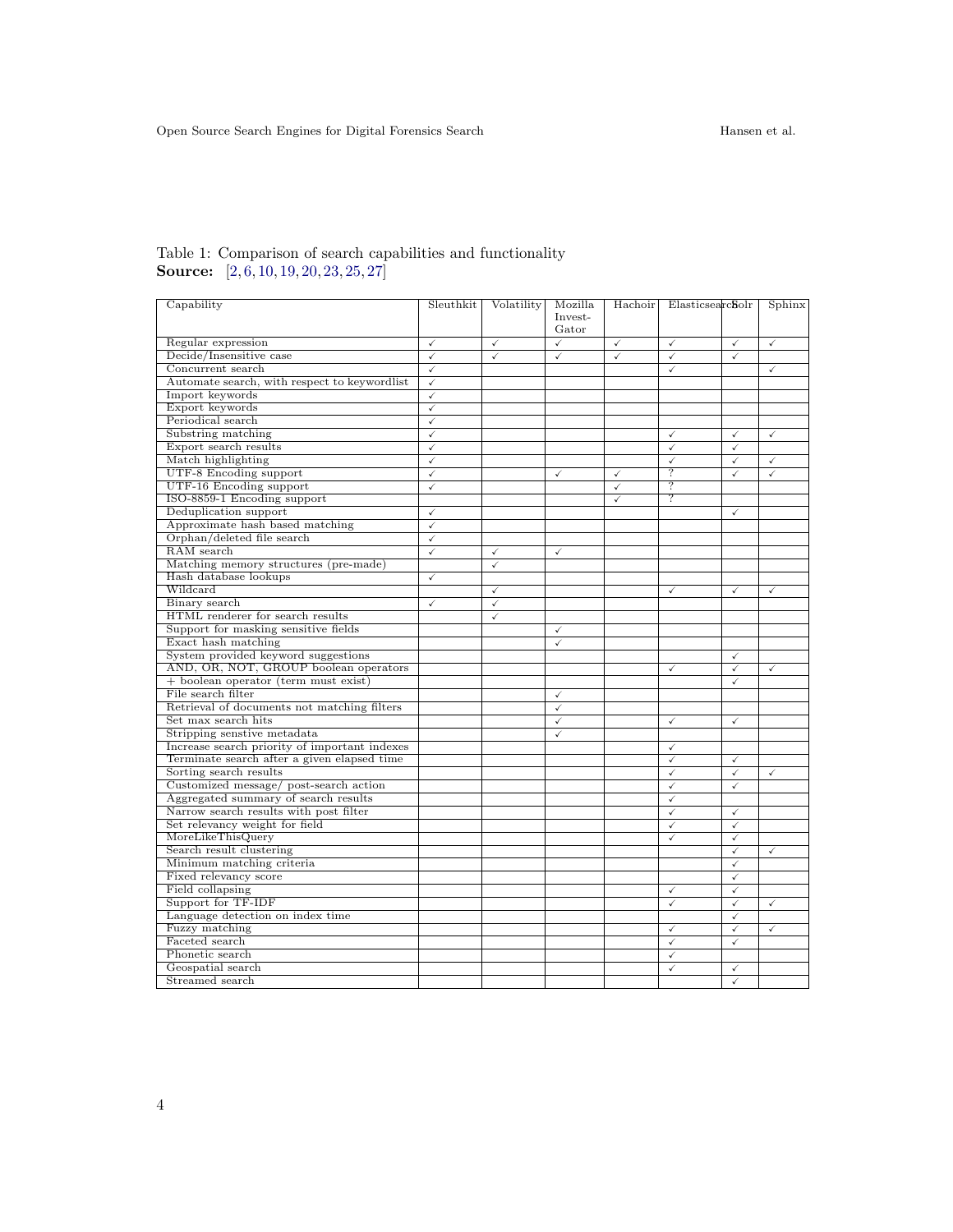<span id="page-4-1"></span>

|                   |                    |                   |                 |                        |          | Name             | Catagory    |
|-------------------|--------------------|-------------------|-----------------|------------------------|----------|------------------|-------------|
| Name              | Catagory           |                   |                 | Name                   | Catagory | Kyoto data       | Network     |
| <b>BAC</b>        | Authorship         | Name              | Catagory        | Drebin                 | Malware  | crawdad          | Network     |
| <b>CTFAC</b>      | Authorship         | <b>GIfiles</b>    | Email           | DroidWare              | Malware  | ICS-peap         | Network     |
| <b>PCSN</b>       | Authorship         | <b>USHCE</b>      | Email           | MILCOM16               | Malware  | Common Crawl     | Network     |
| TBGC              | Authorship         | 419 fraud dataset | Email           | Kharon                 | Malware  | NSL-KDD          | Network     |
| Personae          | Authorship         | MLE200            | Email           | Mudflow                | Malware  | <b>ISCXTNT</b>   | Network     |
| PAN-Enron         | Authorship         | Enrondata         | Email           | ISOT2010               | Malware  | <b>ISCXVNV</b>   | Network     |
| PAN/CLEF12        | Authorship         | <b>RAISE</b>      | Files           | ECML/PKDD07            | Malware  | <b>ISCXIDS</b>   | Network     |
| PAN <sub>13</sub> | Authorship         | SherLock          | Files           | CSTC10                 | Malware  | <b>YPFC</b>      | Password    |
| PAN14             | Authorship         | AndroZoo          | Files           |                        | Malware  | VincentPassword  | Password    |
| PAN <sub>15</sub> | Authorship         | CTD15             | Financial fraud | BlogPcap<br>Malwarerec | Malware  | MBT08            | RAM         |
| <b>RCTAC</b>      | Authorship         | UCSD-FICO-09      | Financial fraud | $CTU-13$               | Malware  | <b>NUSSC</b>     | <b>SMS</b>  |
| MUD03             | Authorship         | <b>CMS</b>        | Financial fraud | <b>ISCX</b>            | Malware  | WebbSC11         | <b>SPAM</b> |
| netre-sec         | Collection of misc | PaySim            | Financial fraud | ISCXAB                 | Malware  | <b>DITSSC</b>    | <b>SPAM</b> |
| MTA13-17          | Collection of misc | BankSim           | Financial fraud | DAROA98/99             | Network  | <b>TREC05-07</b> | <b>SPAM</b> |
| pcapr             | Collection of misc | MICC              | Forgery         | DARPA2000              | Network  | Hewlett spam     | <b>SPAM</b> |
| PCAPsDB           | Collection of misc | Brian Carrier     | Forensic Images | MAWILab                | Network  | WEBSPAMUK07      | <b>SPAM</b> |
| CAIDA             | Collection of misc | <b>RDC</b>        | Forensic Images |                        | Network  | microblogPCU     | <b>SPAM</b> |
| csmining          | Collection of misc | <b>CFReDS</b>     | Forensic Images | KDD Cup99<br>UNSW-NB15 | Network  | TREC11           | <b>SPAM</b> |
| AZSecure-data     | Collection of misc | VirusShare        | Malware         | NSA-CDX                | Network  | SPAM/HAM         | <b>SPAM</b> |
| Digital Corpora   | Collection of misc | BIG15             | Malware         | <b>ADFA</b>            | Network  | phishtank        | Phising     |
| DFCF review       | Collection of misc |                   |                 |                        |          | millersmiles     | Phising     |
|                   |                    |                   |                 |                        |          | PWDS15           | Phising     |

Table 2: Dataset names and category

# <span id="page-4-0"></span>3 Experiment Methodology

The focus of practical evaluation in this study is to provide understanding of how well the opensource search engines perform on digital forensics-related data and whether their effectiveness can be considered acceptable for criminal investigations.

#### 3.1 Experimental Approach

To measure the difference in effectiveness and efficiency for both search engines, the following experiments were conducted:

- Experiments with fulltext searching
- Experiments performed on a set of search engines (Solr and Elasticsearch).
- Set of keywords based on domain knowledge of datasets and a search for strings that are not present in the dataset
- Searching within an index (i.e. not searching across all indexes or multiple indexes at the same time).
- Search time
- Cache temperature
- Memory measurement during search
- Search Accuracy count of clear cut misses
- Out of box configurations (default values)

There are two main limitations of the experiment. The first being that the experiments are performed on only one virtual machine. This environment does not allow testing for how well the search engines perform at distributed search. The second issue is that only the default configurations was tested (out-of-the-box setup) with Solr [\[11\]](#page-12-4) and Elasticsearch [\[7\]](#page-12-5).

#### 3.2 Data selection

When working with and evaluating digital forensics tools it is difficult to obtain a real-world dataset due to sensitivity of the information, which might be related to criminal cases. Addition-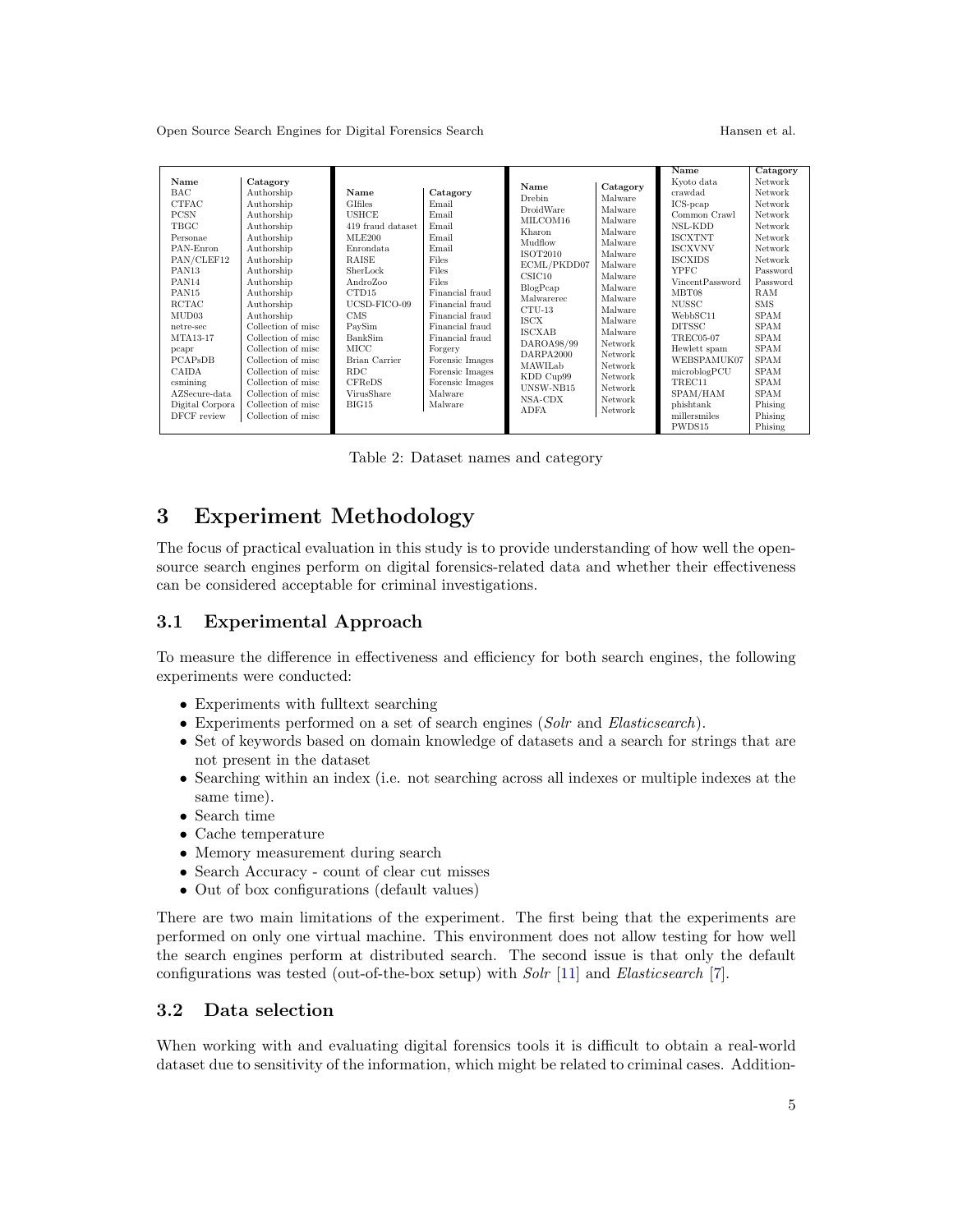ally, digital forensics experts may experience a variety of data formats, even when considering primarily text datasets. One of the criteria was also to look for large-scale datasets to have a better performance testing, therefore, the datasets were selected based on dataset size and forensic category. The list is shown below.

- 1. Fraud: Enron email dataset [\[4\]](#page-12-6).
- 2. Network: Snort IDS log file [\[26\]](#page-13-10).
- 3. Email: Hillary Clinton emails [\[13\]](#page-12-7).
- 4. Malware: VirusTotal and PE32 reports [\[21\]](#page-13-11).
- 5. Spam: DITSSC [\[3\]](#page-12-8).
- 6. SMS: NUSSC [\[5\]](#page-12-9)

#### 3.3 Dataset Pre-processing, Indexing and Search Queries

A short description of the experimental design including the preprocessing, indexing and searching steps in the experiment are given here. As shown in Figure [1,](#page-5-0) the first step is running the datasets though a general preprocessing step.

Figure 1: Flowchart experimental design

<span id="page-5-0"></span>

The data pre-processings step includes following sub-steps:

- Remove JSON structure, XML structure and/or dataset specific structure from all the datasets.
- Removes characters that cannot be processed by the JSON parser in Solr or Elasticsearch.
- Removes junk (e.g. terms that is not interesting, such as many repeated characters)
- Removes unnecessary whitespace
- Removes empty lines
- Separate dataset entries on their own lines.
- Split the dataset into bulk files of 1000 lines each (each line is considered as a document for importing).

Then after general pre-processing the dataset, bulk files have to go through another two preprocessing steps, one for Elasticsearch and one for Solr as shown in the Figure [2a](#page-6-1) and Figure [2b](#page-6-1) respectively.

A single content field entry is 1 JSON document to be indexed. We call the output from these steps bulk Elastic and bulk Solr respectively. The next 2 steps are Elastic and Solr specific bulk indexer. These indexers take the *Elastic* and *Solr* bulk files as input and indexes all the bulk files/the entire dataset. During these steps, the following measurements are taken: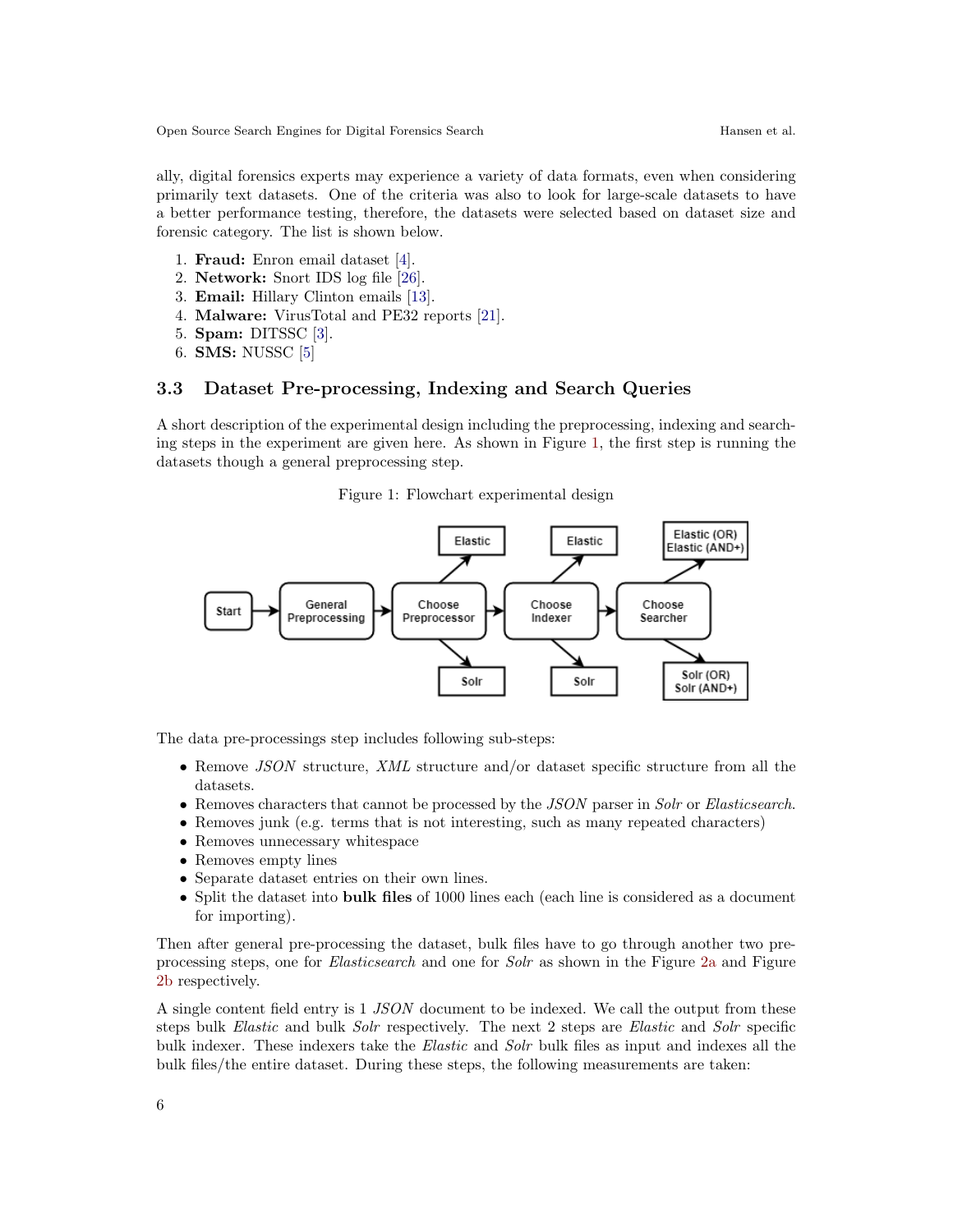<span id="page-6-1"></span>

| $\{$ "index": {} }                     |  |
|----------------------------------------|--|
| $\{$ "content":"bulk file line n" $\}$ |  |
| $\{$ "index": $\{\}\}$                 |  |
| $\{$ "content":"bulk file line n+1" }  |  |

" content" : " bulk file line n"  $" \text{ content}": " \text{ bulk file line } n+1"$ 

(a) JSON format for ElasticSearch

(b) JSON format for Solr

- The Linux command time is used to capture total elapsed time of indexer.
- *QTime* in *Solr* and *took* in *Elasticsearch* are used as response time.
- A size command in Elasticsearch are used to get the size of the index. Additionally, the filesystem in our environment is inspected to find the index size in Solr.

The last two steps are searching with *Solr* and *Elasticsearch*. The Solr(OR)/Elastic(OR) and Solr(AND+)/Elastic(AND+) are similar. The (OR) search queries are using the Boolean OR operator between multiple search terms. The (AND+) search queries requires that all search terms in the search string are present in the matching string, and that the terms are in the right order for them being a match. At these steps, the following measurements are taken: Clear cut misses, Memory stats are captured with the Linux top command, QTime and took response time.

#### 3.4 Computing Environment

To perform benchmarking of effectiveness and efficiency of the selected search engines, the following setup was used: Virtual Machine (6 cores, 40GB RAM and 2TB storage) with Ubuntu 16.04.3 LTS, Openjdk 1.8.0 131, Elasticsearch 6.0.1 and Solr 7.1.0 and Solr Cloud.

### <span id="page-6-0"></span>4 Results & Analysis

This section is devoted to quantitative comparison of the efficiency in indexing and searching of Solr and Elasticsearch with subsequent analysis of the obtained results.

#### 4.1 Indexer performance

The benchmark of the indexer considers the change in size starting from the collection of documents to be indexed to the resulting index size, as well as the real time, response time and delta (difference between the times) when measuring index creation time. Real time (in milliseconds) is the total elapsed time by the indexer process measured by the Linux time command. Response time is the time it takes from the indexer getting the index request until completion of the indexer, given in milliseconds by  $QTime (Solv)$  and took (Elasticsearch). Delta is the the remaining time when subtracting the response time from real time (i.e. delta  $=$  real time - response time). We measure for delta since the response time and real time may not be the same. This is because the real time includes I/O overhead (request creation, context switching, writing to console, etc.). For each benchmark test we run the indexer twice on each data set, denoted first run and second run respectively. The Figure [3](#page-7-0) shows the percentage size change from "to be indexed" data-set to "indexed data-set" for Solr and Elasticsearch.

Figure [4](#page-7-1) shows a comparison of the response time for *Solr* and *Elasticsearch* indexer for each individual dataset. In Figure [6](#page-8-0) shows the real elapsed time for indexing and how much time was spent on I/O for *Solr* and *Elasticsearch*.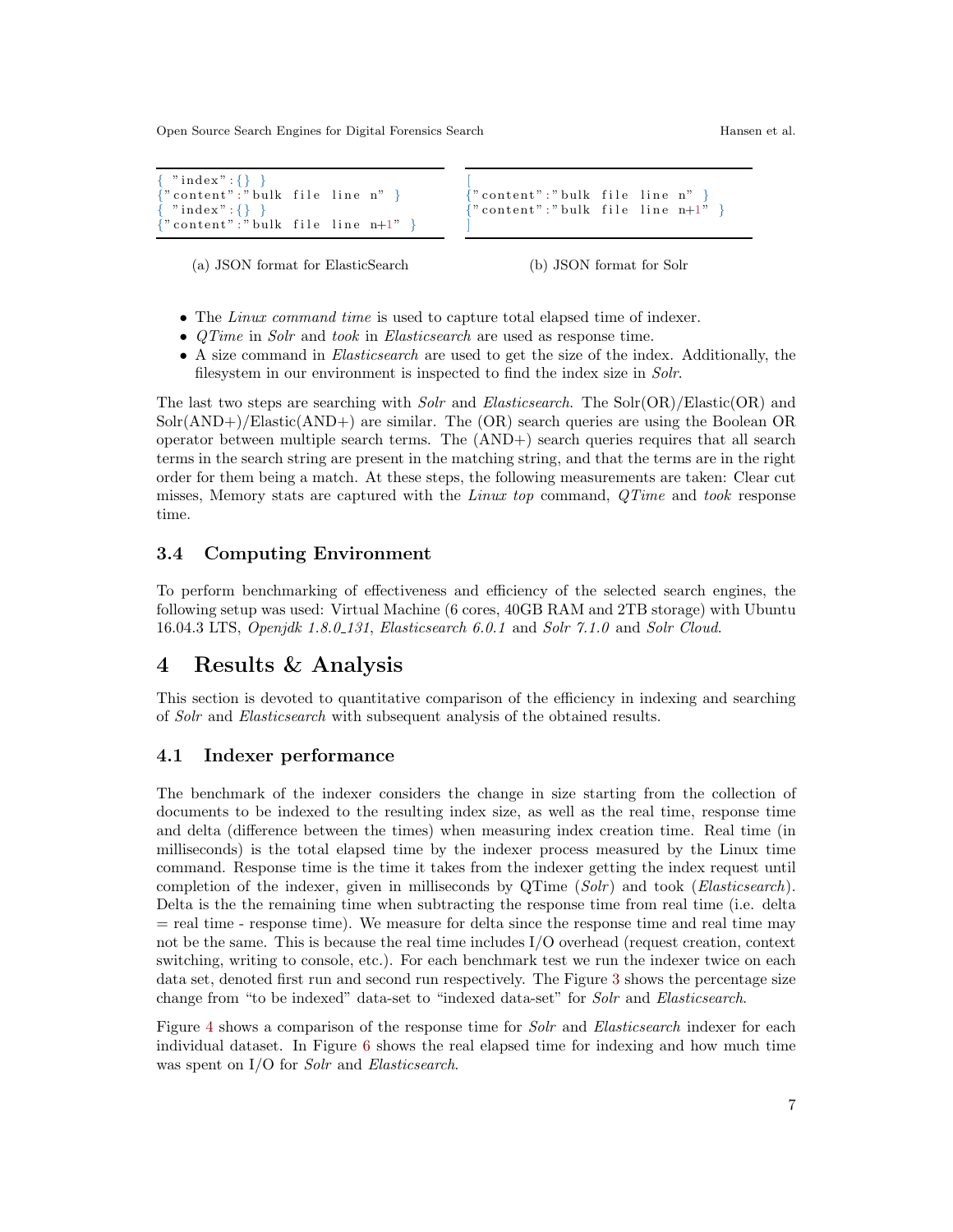Figure 3: The change in index size

<span id="page-7-0"></span>

Figure 4: Index time Took and QTime

<span id="page-7-1"></span>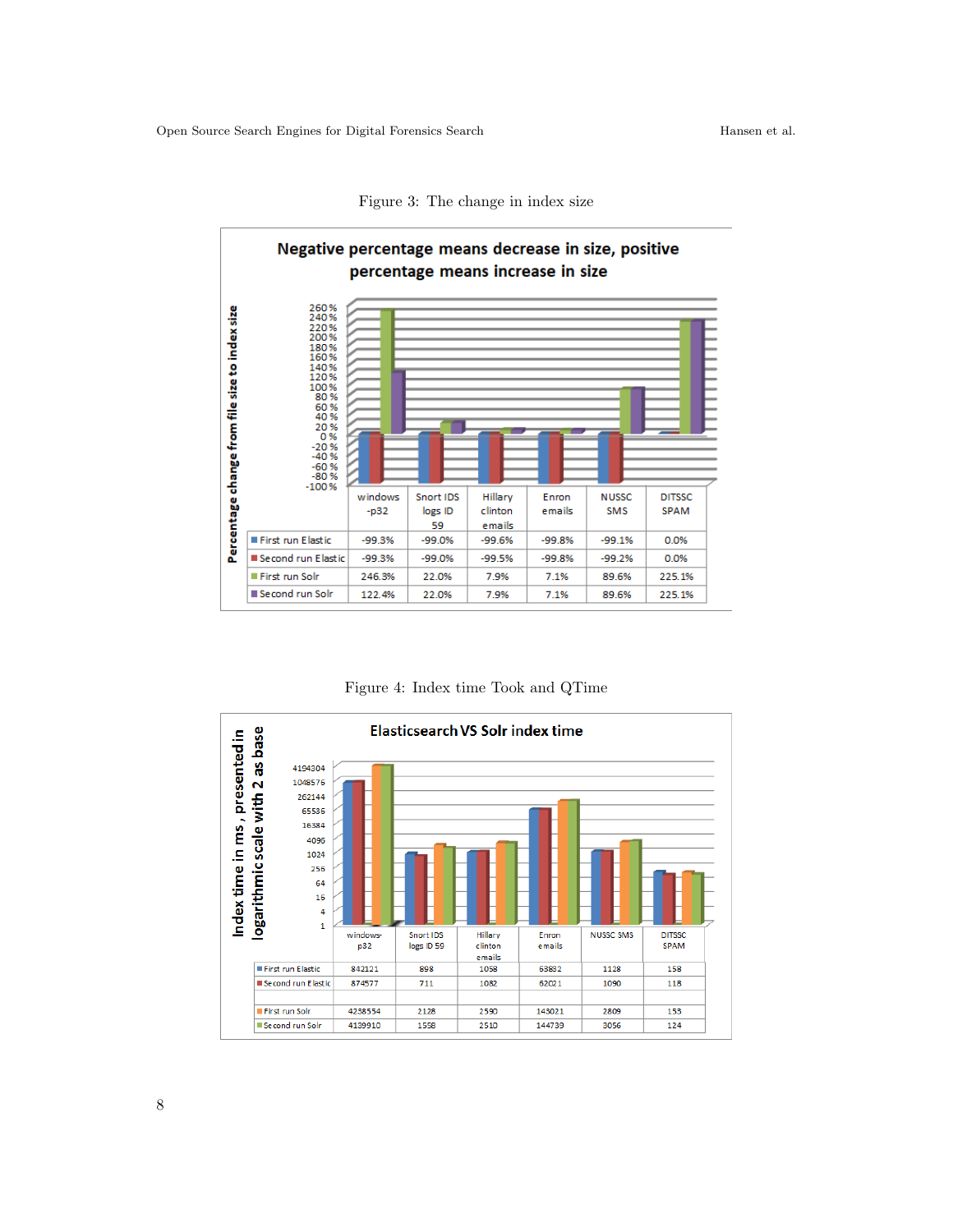<span id="page-8-1"></span>From our indexing experiments, we find that Elasticsearch is generally much faster than Solr at indexing (index response time) for both the first and second runs with the exception of the DITSSC SPAM dataset (as seen in Figure [4\)](#page-7-1). Furthermore, we can see that the index response time is not static from the first run to the second. So there is no consistent reduction in response time from run 1 to run 2. From Figure [6](#page-8-0) we see that the real time and response time are proportionally closer in *Solr* than in *Elasticsearch*. Therefore, more time is spent on delta in Elasticsearch than Solr.

Figure 5: One iteration of the indexer



Figure 6: Index real time and delta

<span id="page-8-0"></span>

Figure [5](#page-8-1) shows a single iteration of the *Solr* or *Elasticsearch* indexer. The indexer would run i=(number of bulk files for dataset d) times. The indexer is still working but the actions is not part of the request handler. It is assumed that delta is composed of some actions that is done both before and after the actions of the request handler [\[1,](#page-12-10)[8,](#page-12-11)[30\]](#page-13-12). The second assumption is that the actions that can be attributed to delta and response time is similar for Elasticsearch and Solr, with some minor exceptions. Possible actions that could contribute to the delta time are reading the bulk Elasticsearch/Solr files to be indexed, transferring with curl, sending request to the request handler, writing to console, etc. Furthermore, the request handler is responsible for creating the index structure, creating ID automatically for the JSON document, commit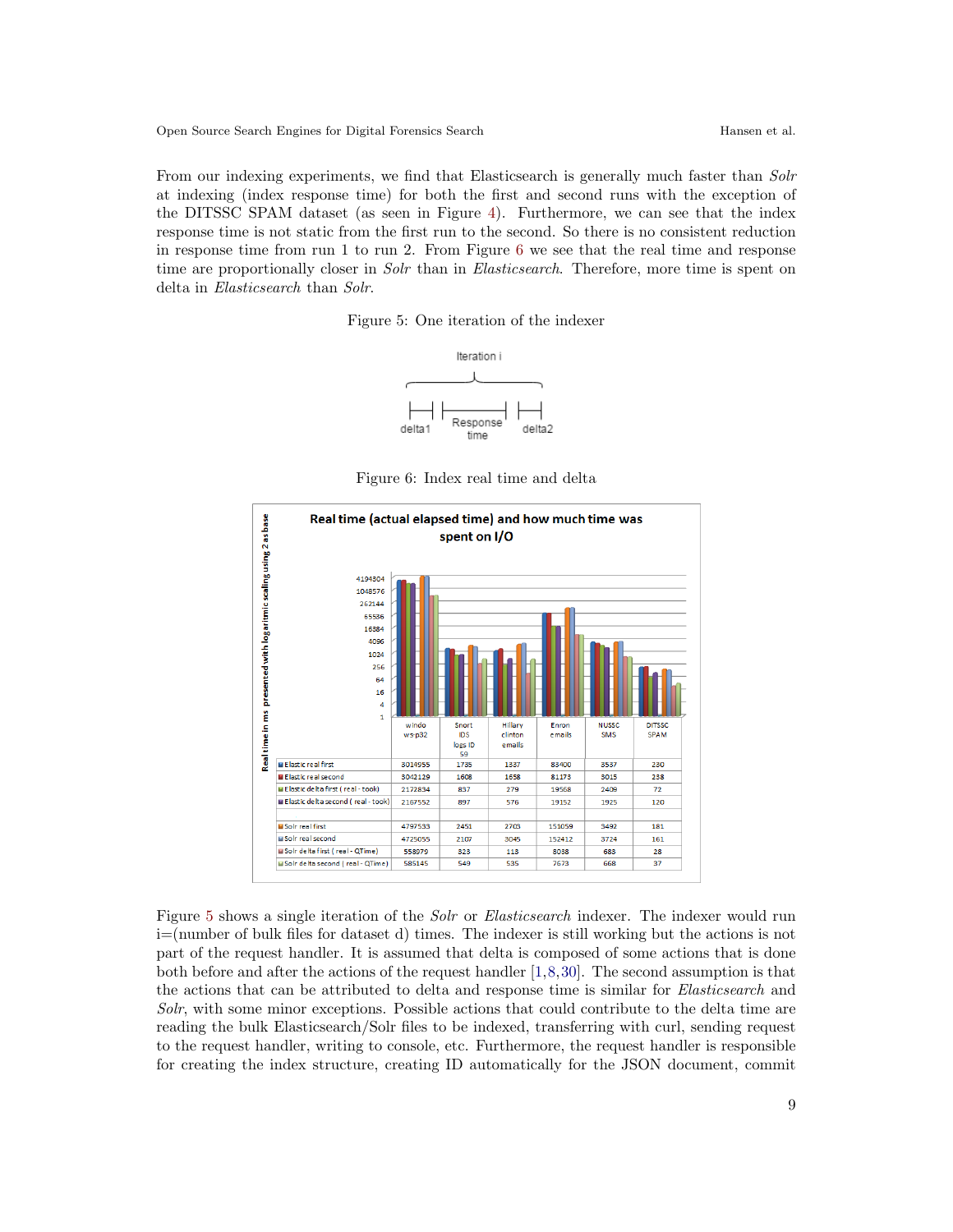(Solr specific command), and writing index to disk.

The two main reasons were identified as to why *Elasticsearch* uses more time with Delta than Solr. The first is that the JSON bulk index file format in Elasticsearch, with the  $\{$  "index": $\{\}$ } lines, resulted in a "Elastic bulk index file" that was about twice as large as in the case of Solr. The second is that it has been observed that Elasticsearch writes far more information to the console than Solr during indexing. We consider the latter to be the highest contributing factor.

Elasticsearch outperformed Solr on index creation time as more emphasis was put on the request handler actions as opposed to I/O. One aspect that influences indexing creation time is the frequency of commits. The commit operation was performed at every iteration of the indexer script and may therefore be partially responsible for slowing down the overall indexing process. While the commit operations are needed in *Solr* in order to make the documents available for search, the operation is not free [\[17,](#page-13-13)[30\]](#page-13-12). It was recommended to limit the frequency of commits to improve indexer performance with respect to index creation time. Another influencing factor is the document size and their line lengths. Large gaps in response time between Solr and Elasticsearch may be seen in Figure [4,](#page-7-1) but in particular the largest gaps occurred when there are many lines with low character counts (for example the PE32 dataset). So, if Elasticsearch is slightly faster at indexing smaller documents over Solr (where there are many of these smaller documents), then it can explain the gap. Given the big difference in size between the indexes in Solr and Elasticsearch (see Figure [3\)](#page-7-0), the longer index creation time in Solr can partly be explained by having to write more to disk and more processing of the documents to create the index.

Solr cloud has a dependency on a server/program called Apache ZooKeeper and its database [\[24\]](#page-13-14). In our experiment where the Zookeper server and Solr was located on the same virtual machine, it might cause *Solr* and *Zookeper* to fight over I/O resources and therefore trigger a Zookeper timeout [\[24\]](#page-13-14). This could explain the gap in indexing performance.

There is a consideration to be made in *Solr*, if the segment count is set to a low number, then more merges will occur when indexing, that negatively effects indexing performance [\[22\]](#page-13-15). On the upside, queries will be faster as there are fewer places to search. If on the other hand the segment count is high, then we get the opposite situation with improved indexed speed and degraded search performance. A low segment count can be the reason why Solr seems to perform badly with indexing yet be good at searching.

#### 4.2 Search performance

Search performance was evaluated with three different cases on both cold (first run) and warm search phrases (second run). The meaning of "cold" is the use of search phrase for the first time against a given data set, while "warm" infers that the query has been run before. The search cases for evaluation is described below.

- 1. Single term search (e.g. a word or sequence of symbols)
- 2. Multiple term search (for AND+ and OR queries)
- 3. Searching for something that is not present in the dataset (i.e. MD5 hash of the string "Joachim Hansen" = "02edbd94746bc69677e969a89c4eb0d8").

Figure [7](#page-10-0) shows the aggregated search hits and Figure [8](#page-10-1) presents the aggregated search time for the three search cases, where the timings and hits for the different dataset experiments were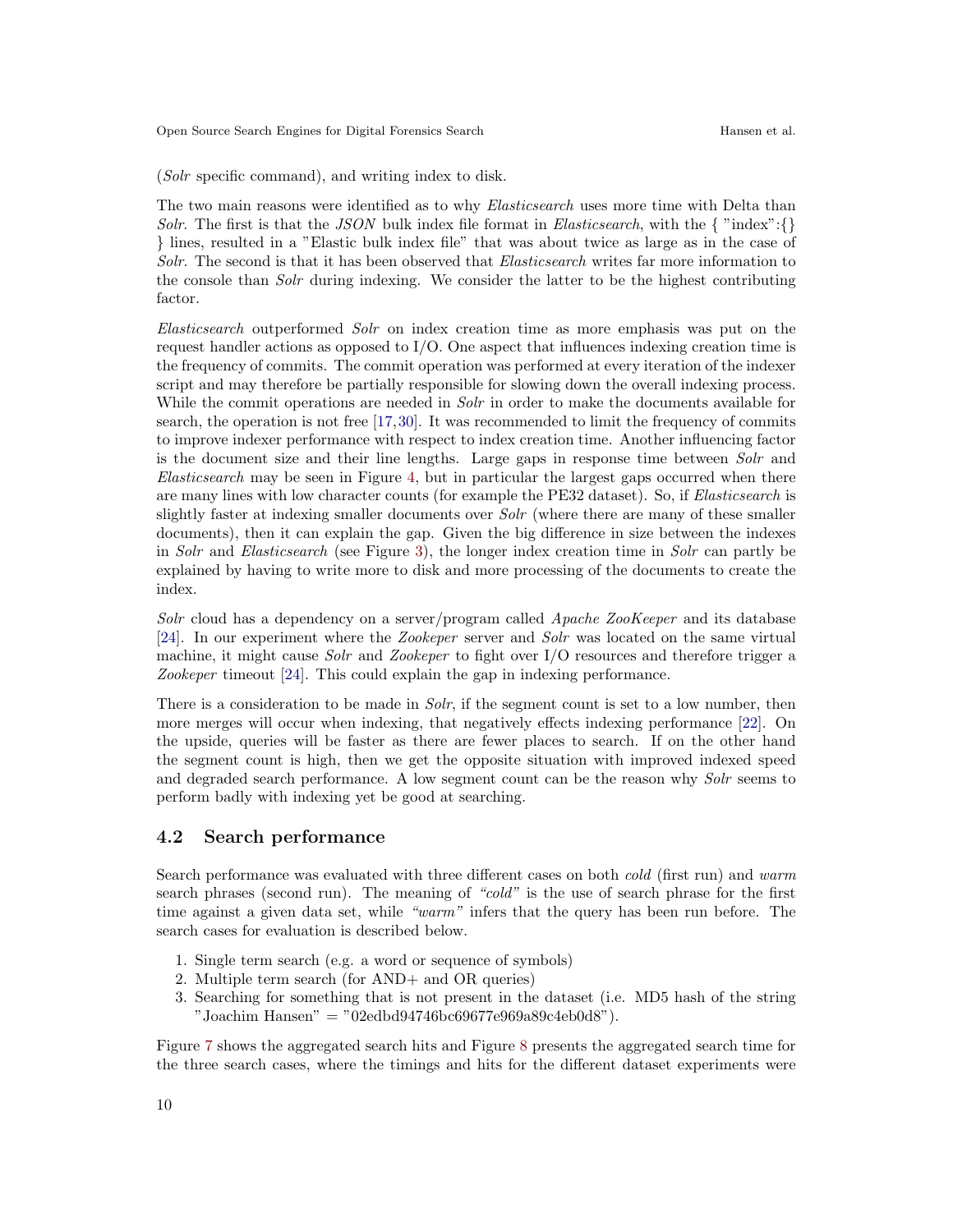<span id="page-10-0"></span>aggregated with respect to the different search cases.



Figure 7: Aggregated search hits

Figure 8: Search time aggregated

<span id="page-10-1"></span>

From Figure [7](#page-10-0) we can see that for the majority of the search categories that there is only a small difference between the number of search hits between Solr and Elasticsearch. The exception to this finding is the single term search where Elasticsearch had 7,598% more search hits over Solr. The reasons for this was either that the search queries do not behave the same way, parsing index data was done differently in the search engines, or one search engine parses more information (more exhaustive search) than the other. It was also assumed that OR and AND operators did not affect single terms search. However, this assumption could be incorrect and can be the reason for the large difference between the number of search hits in Solr and Elasticsearch with respect to single term search. Interestingly, both Solr and Elasticsearch has 2 clear cut misses, meaning that no search hits were returned when there is at least one matching occurrence of the search string present in the dataset.

Figure [8](#page-10-1) shows the aggregated sum of the search time for all datasets categorized by search case. Our experiments show that Elasticsearch is better than Solr for 3 out of the 4 search categories for the first run, but Solr proved to be much better than Elasticsearch for the second run. For instance, Elasticsearch has a 6,980% increase of search time as an aggregate for the second run over *Solr*. We believe more importance should be placed on the second run, as it is more like a real operating environment with a warm cache.

As mentioned before, a high segment count could negatively affect search performance and that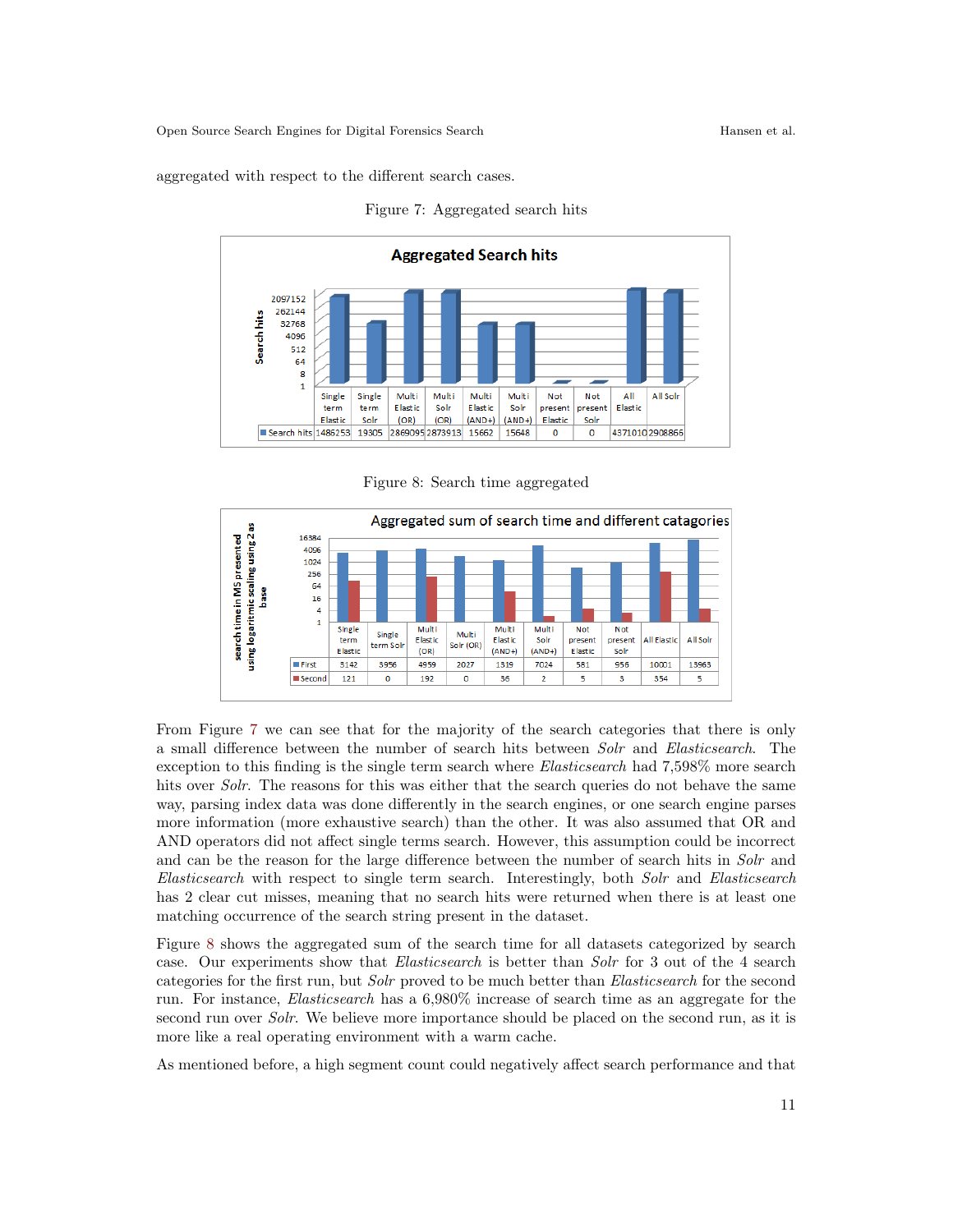both Solr and Elasticsearch emphasize search performance over compression as their default behavior. If multiple shards are present on the same node/host/computer (not distributed) then search performance can be negatively affected according to [\[12\]](#page-12-12). This is the case with Elasticsearch where 5 shards are on the same host machine. Elasticsearch outperforms Solr in 4 out of 5 search categories but Solr performs better at the second run. We argue that the latter observation was because Solr is better (e.g. caching more items or caching the right set of items) at using the cached items from the previous search then Elasticsearch [\[29\]](#page-13-16).

The memory statistics in Table [3](#page-11-1) are captured just prior to initiating a search query, during first and second attempt of the same search and the capturing process is ended just seconds after the searches complete. There was in total 84 searches (44 for Solr and 44 for Elasticsearch) that contribute to the statistics in the table below.

<span id="page-11-1"></span>

| Elasticsearch                                      |        |        | Solr                                               |        |         |        |        |       |        |
|----------------------------------------------------|--------|--------|----------------------------------------------------|--------|---------|--------|--------|-------|--------|
| Virtual memory (VIRT): Size in GiB                 |        |        | Virtual memory (VIRT): Size in GiB                 |        |         |        |        |       |        |
| Average                                            | Max    | Min    | Delta                                              | Mode   | Average | Max    | Min    | Delta | Mode   |
| 42.831                                             | 42.831 | 42.831 | - 0                                                | 42.831 | 29.144  | 29.144 | 29.144 |       | 29.144 |
|                                                    |        |        |                                                    |        |         |        |        |       |        |
| Physical memory (not swappable) - RES: size in GiB |        |        | Physical memory (not swappable) - RES: size in GiB |        |         |        |        |       |        |
| 2.807                                              | 2.898  | 2.666  | 0.232                                              | 2.898  | 2.936   | 2.964  | 2.881  | 0.083 | 2.964  |
|                                                    |        |        |                                                    |        |         |        |        |       |        |
| shared memory (SHR): size in GiB (rounded up)      |        |        | shared memory (SHR): size in GiB                   |        |         |        |        |       |        |
| 0.34                                               | 0.43   | 0.2    | 0.23                                               | 0.43   | 2.296   | 2.323  | 2.241  | 0.082 | 2.323  |

Table 3: Memory stats Elasticsearch and Solr during search

While there are differences in memory performance, they are not significant. One question that had arisen is what was considered when the memory was measured. The code should have summed up all threads for the process under question. But what about forking short lived sub processes that are helping with a search task, and furthermore, what part of Solr are captured. Solr can be divided into Solr, Solr Cloud and Zookeper. So, which one of these was parts of the memory summary? Solr did perform better, but if not all of these processes were taken into account, then the memory performance might not favour Solr after all.

## <span id="page-11-0"></span>5 Discussions & Conclusion

In this work we performed a review of the functionality of popular and well documented open source forensic tools and search engines, conducted a literature review of publicly-available forensic datasets, and then performed a benchmarking experiments. These included memory and time consumption comparison of the indexing and fulltext searching processes of Elasticsearch and Solr.

Solr and Elasticsearch supported much of the same functionality, but there were some im-portant distinctions. From one side Solr has support of deduplication [\[28\]](#page-13-17), approximate hash based matching, keyword suggestions, and search results clustering [\[18\]](#page-13-18). On the other hand, Elasticsearch has support for capabilities such as phonetic search. All of these functions are important for digital forensic search, but Solr has more unique capabilities that would assist search in large-scale datasets.

The benchmarking experiments show that *Elasticsearch* index creation time was faster than *Solr* for 11 out of 12 trials of the indexer. The one exception was the first run of the smallest dataset. Furthermore, in *Elasticsearch* the resulting index size is reduced from the original dataset by around 99%, while we see an increase in index size in Solr ranging from a few percentage to up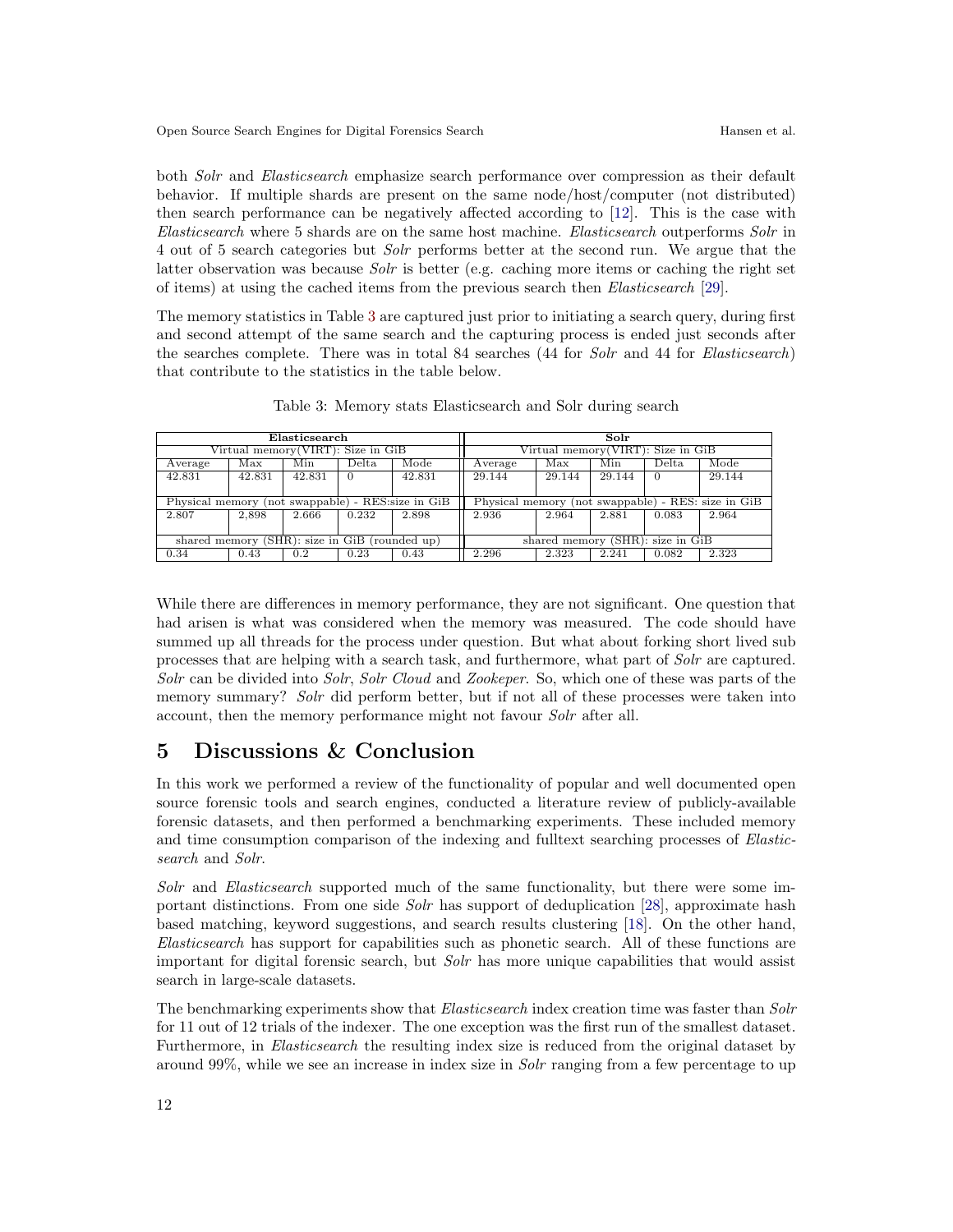to around 240%. Our experiments indicate that Elasticsearch is favorable over Solr regarding both index size and index creation time.

Elasticsearch was better than Solr at 3 out of 4 search test categories for the first run, but Solr was performed better than Elasticsearch for the second run. There was also the same number of clear cut misses for both search engines. The second run should be more like a real operating environment with a warm cache. With respect to memory consumption, there was a big difference between Elasticsearch and Solr usage of Virtual memory. Elasticsearch uses around 13 more GiB on Virtual memory than Solr.

Future work can improve our results in the following ways. A comparison on specific search algorithms should be performed on the specific indexing and search methods used by Elasticsearch and Solr. What would greatly assist our results are performing our experiments in a multi-virtual machine environment and spread the databases, shards and servers amongst the hosts. This environment would be suitable for testing how well the search engines perform at distributed search. The experiments could also test different import methods, importing using multiple threads and using different bulk sizes to test which approach minimizes index creation time.

# References

- <span id="page-12-10"></span>[1] Wiki Apache. General, 2013. Last accessed (DD/MM/YYYY) 18/11/2017. URL: [https://wiki](https://wiki.apache.org/solr/SolrTerminology) [.apache.org/solr/SolrTerminology](https://wiki.apache.org/solr/SolrTerminology).
- <span id="page-12-1"></span>[2] Autopsy. Autopsy - the sleuth kit. accessed: 09/10/2017. URL: [http://www.sleuthkit.org/au](http://www.sleuthkit.org/autopsy/) [topsy/](http://www.sleuthkit.org/autopsy/).
- <span id="page-12-8"></span>[3] Tao Chen and Min-Yen Kan. Creating a live, public short message service corpus: the nus sms corpus. Language Resources and Evaluation, 47(2):299–335, Jun 2013. URL: [https://doi.org/](https://doi.org/10.1007/s10579-012-9197-9) [10.1007/s10579-012-9197-9](https://doi.org/10.1007/s10579-012-9197-9), [doi:10.1007/s10579-012-9197-9](http://dx.doi.org/10.1007/s10579-012-9197-9).
- <span id="page-12-6"></span>[4] William Cukierski. The enron email dataset - 500,000+ emails from 150 employees of the enron corporation, 2016. Last accessed (DD/MM/YYYY) 21/11/2017. URL: [https://www.kaggle.com](https://www.kaggle.com/wcukierski/enron-email-dataset) [/wcukierski/enron-email-dataset](https://www.kaggle.com/wcukierski/enron-email-dataset).
- <span id="page-12-9"></span>[5] Sarah Jane Delany, Mark Buckley, and Derek Greene. Sms spam filtering: Methods and data. Expert Systems with Applications, 39(10):9899 – 9908, 2012. URL: [http://www.sciencedirect.](http://www.sciencedirect.com/science/article/pii/S0957417412002977) [com/science/article/pii/S0957417412002977](http://www.sciencedirect.com/science/article/pii/S0957417412002977).
- <span id="page-12-2"></span>[6] Elastic. Elastic search. accessed 24.04.17. URL: <https://www.elastic.co/>.
- <span id="page-12-5"></span>[7] Elasticsearch. Install elasticsearch. Last accessed (DD/MM/YYYY)  $4/12/2017$ . URL: [https:](https://www.elastic.co/guide/en/elasticsearch/reference/current/deb.html#deb-repo) [//www.elastic.co/guide/en/elasticsearch/reference/current/deb.html#deb-repo](https://www.elastic.co/guide/en/elasticsearch/reference/current/deb.html#deb-repo).
- <span id="page-12-11"></span>[8] Elasticsearch. The search api. Last accessed (DD/MM/YYYY) 18/11/2017. URL: [https://www.](https://www.elastic.co/guide/en/elasticsearch/reference/current/_the_search_api.html) [elastic.co/guide/en/elasticsearch/reference/current/\\_the\\_search\\_api.html](https://www.elastic.co/guide/en/elasticsearch/reference/current/_the_search_api.html).
- <span id="page-12-0"></span>[9] Cinthya Grajeda, Frank Breitinger, and Ibrahim Baggili. Availability of datasets for digital forensics and what is missing. Digital Investigation, 22:S94 – S105, 2017.
- <span id="page-12-3"></span>[10] hachoir. hachoir-subfile program. Last accessed (DD/MM/YYYY) 12/10/2017. URL: [http:](http://hachoir3.readthedocs.io/subfile.html) [//hachoir3.readthedocs.io/subfile.html](http://hachoir3.readthedocs.io/subfile.html).
- <span id="page-12-4"></span>[11] howtoforge. How to install and configure solr 6 on ubuntu 16.04. Last accessed (DD/MM/YYYY) 4/12/2017. URL: [https://www.howtoforge.com/tutorial/how-to-install-and-configure-s](https://www.howtoforge.com/tutorial/how-to-install-and-configure-solr-on-ubuntu-1604/) [olr-on-ubuntu-1604/](https://www.howtoforge.com/tutorial/how-to-install-and-configure-solr-on-ubuntu-1604/).
- <span id="page-12-12"></span>[12] Ben Hundley. Small static dataset, 2-3 gb, 2015. Last accessed (DD/MM/YYYY) 7/12/2017. URL: <https://qbox.io/blog/optimizing-elasticsearch-how-many-shards-per-index>.
- <span id="page-12-7"></span>[13] Kaggle. Hillary clinton's emails, 2016. Last accessed (DD/MM/YYYY) 02/10/2017. URL: [https:](https://www.kaggle.com/kaggle/hillary-clinton-emails) [//www.kaggle.com/kaggle/hillary-clinton-emails](https://www.kaggle.com/kaggle/hillary-clinton-emails).